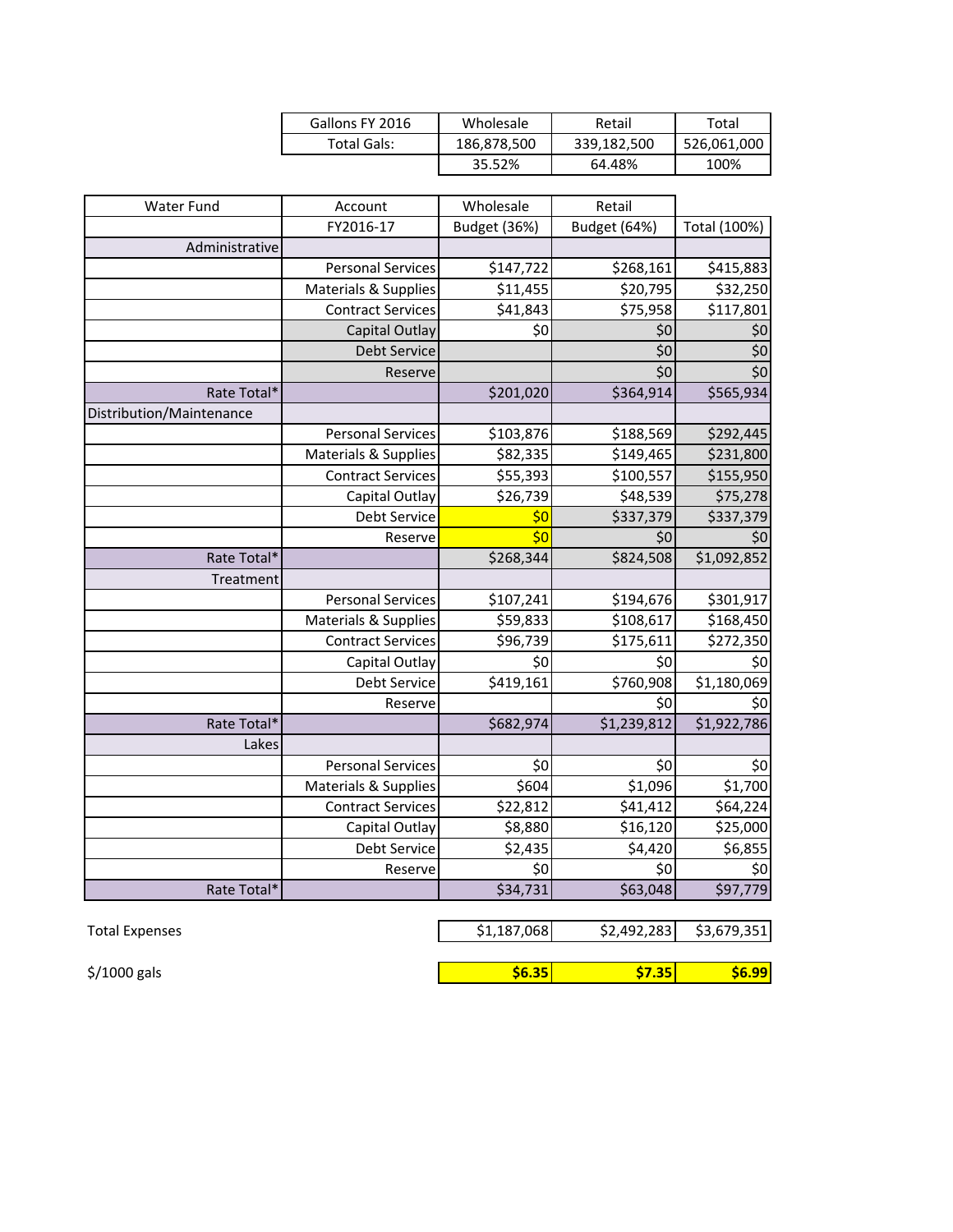## **Option 1**

| Usage                      | Base Rate        | 1000                          |    | 2000                         | 3000                          | 4000                             | 5000                                                 | 6000             | 7000               | 8000                                               | 9000                                    | 10000               | 15000                          | 20000                                     | 25000                                     | 30000                   | 35000                         | 40000                                   | 45000                       | 50000          |
|----------------------------|------------------|-------------------------------|----|------------------------------|-------------------------------|----------------------------------|------------------------------------------------------|------------------|--------------------|----------------------------------------------------|-----------------------------------------|---------------------|--------------------------------|-------------------------------------------|-------------------------------------------|-------------------------|-------------------------------|-----------------------------------------|-----------------------------|----------------|
| \$<br>$3/4 - 5/8$          | 26.00 \$         | $29.42 \quad$ \$              |    | 32.84 \$                     | $36.26$ \$                    | 39.68 $\frac{1}{5}$              | $44.54$ \$                                           | 49.40 \$         | $54.26$ \$         | $59.12 \quad $$                                    | 63.98 \$                                |                     | $\frac{68.84}{5}$ \$ 103.34 \$ | 137.84 \$                                 | 172.34 \$                                 |                         | 206.84 \$ 241.34 \$           | 275.84 \$                               | $310.34 \quad $$            | 344.84         |
| cost per 1000              | Ŝ.               | $29.42 \quad$                 |    | $16.42 \quad$ \$             | 12.09 <sup>5</sup>            | $9.92 \quad$ \$                  | 8.91 <sup>5</sup>                                    | $8.23 \quad$ \$  | 7.75 \$            | 7.39 \$                                            | 7.11 <mark>\$</mark>                    | $6.88$ \$           | $6.89 \quad $$                 | $6.89$ \$                                 | $6.89$ \$                                 | $6.89$ \$               | 6.90 <sup>5</sup>             | 6.90S                                   | $6.90 \quad $$              | 6.90           |
| 1 inch<br>- S              | $36.40 \quad$ \$ | $39.82 \quad S$               |    | 43.24 \$                     | 46.66 \$                      | 50.08 \$                         | 54.94 S                                              | 59.80 \$         | 64.66 \$           | 69.52 \$                                           | 74.38 \$                                |                     |                                | 79.24 \$ 113.74 \$ 148.24 \$              | 182.76 \$ 217.24 \$ 251.74 \$             |                         |                               | 286.24 S                                | 320.74 S                    | 355.24         |
| cost per 1000              | Ŝ.               | 39.82 \$                      |    | 21.62<br>S.                  | $15.55$ \$                    | $12.52 \quad$ \$                 | 10.99 \$                                             | $9.97$ \$        | $9.24 \quad $$     | $8.69$ \$                                          | $8.26$ \$                               | $7.92 \quad $$      | 7.58 \$                        | $7.41 \quad$ \$                           | $7.31 \quad $5$                           | $7.24 \quad$ \$         | $7.19 \pm$                    | $7.16$ \$                               | $7.13 \quad$ \$             | 7.10           |
| $11/2$ inch \$             | 46.80 \$         | $50.22 \quad S$               |    | $53.64$ \$                   | 57.06 \$                      | $60.48 \quad S$                  | 65.34 \$                                             | 70.20 \$         |                    | 75.06 \$ 79.92 \$                                  | 84.78 \$                                |                     | 89.64 \$ 124.14 \$             | 158.64 \$                                 |                                           |                         |                               | 193.14 \$ 227.64 \$ 262.14 \$ 296.64 \$ | $331.14$ \$                 | 365.64         |
| cost per 1000              | Ŝ.               | $50.22 \quad$ \$              |    | 26.82<br>- \$                | $19.02 \quad$ \$              | $15.12 \quad $$                  | $13.07 \quad$ \$                                     | $11.70 \pm 1$    | $10.72 \quad$ \$   | $9.99$ \$                                          | $9.42 \quad $$                          | $8.96\quad$ \$      | $8.28\quad$ \$                 | $7.93 \quad$ \$                           | $7.73 \quad $$                            | 7.59 \$                 | 7.49 \$                       | 7.42 \$                                 | 7.36 S                      | 7.31           |
| 2 inch                     | 75.40 \$         | 78.82 \$                      |    | $82.24$ \$                   | 85.66 \$                      | 89.08 \$                         | 93.94 \$                                             |                  |                    |                                                    | 98.80 \$ 103.66 \$ 108.52 \$ 113.38 \$  | 118.24 \$ 152.74 \$ |                                | 187.24 \$                                 |                                           |                         |                               | 221.74 \$ 256.24 \$ 290.74 \$ 325.24 \$ | 359.74 \$                   | 394.24         |
| cost per 1000              | S.               | 78.82 \$                      |    | $41.12 \quad $$              | 28.55 \$                      | $22.27$ \$                       | 18.79 \$                                             |                  |                    | $16.47 \div 14.81 \div 13.57 \div$                 | $12.60 \quad $$                         | $11.82 \quad $$     | $10.18 \pm 5$                  | $9.36 \quad $$                            | $8.87 \quad$ \$                           | $8.54$ \$               | $8.31 \quad $5$               | $8.13 \quad S$                          | 7.99 \$                     | 7.88           |
| 4 inch<br>S.               | 364.00 \$        |                               |    | 367.42 \$ 370.84 \$          | 374.26 \$                     |                                  | 377.68 \$ 382.54 \$                                  |                  |                    | 387.40 \$ 392.26 \$ 397.12 \$                      | 401.98 \$                               | 406.84 \$ 441.34 \$ |                                | 475.84 \$                                 |                                           |                         |                               | 510.34 \$ 544.84 \$ 579.34 \$ 613.84 \$ | 648.34 \$                   | 682.84         |
| cost per 1000              |                  | \$                            |    |                              | 367.42 \$ 185.42 \$ 124.75 \$ |                                  | $94.42 \div 76.51 \div$                              | 64.57 \$         |                    | 56.04 \$ 49.64 \$                                  | 44.66 \$                                | 40.68 \$            | 29.42 \$                       | 23.79 \$                                  |                                           | $20.41 \div 18.16 \div$ | $16.55 \div$                  | $15.35\quad$ \$                         | 14.41 \$                    | 13.66          |
| 6 inch<br>Ŝ.               | 546.00 \$        |                               |    | 549.42 \$ 552.84 \$          | 556.26 \$                     |                                  | 559.68 \$ 564.54 \$                                  | 569.40 \$        |                    | 574.26 \$ 579.12 \$                                | 583.98 \$                               | 588.84 \$ 623.34 \$ |                                | 657.84 \$                                 |                                           |                         | 692.34 \$ 726.84 \$ 761.34 \$ | 795.84 \$                               | 830.34 \$                   | 864.84         |
| cost per 1000              |                  | Ś.                            |    | 549.42 \$ 276.42 \$          |                               | 185.42 \$ 139.92 \$ 112.91 \$    |                                                      | 94.90 \$         |                    | 82.04 \$ 72.39 \$                                  | 64.89 \$                                | 58.88 \$            | $41.56$ \$                     | 32.89 S                                   | 27.69 \$                                  | 24.23 \$                | 21.75 \$                      | 19.90 \$                                | $18.45 \quad$ \$            | 17.30          |
|                            |                  |                               |    |                              |                               |                                  |                                                      |                  |                    |                                                    |                                         |                     |                                |                                           |                                           |                         |                               |                                         |                             |                |
| <b>Current Water Rates</b> |                  |                               |    |                              |                               |                                  |                                                      |                  |                    |                                                    |                                         |                     |                                |                                           |                                           |                         |                               |                                         |                             |                |
| Usage                      | Base Rate        | 1000                          |    | 2000                         | 3000                          | 4000                             | 5000                                                 | 6000             | 7000               | 8000                                               | 9000                                    | 10000               | 15000                          | 20000                                     | 25000                                     | 30000                   | 35000                         | 40000                                   | 45000                       | 50000          |
| $3/4 - 5/8$ \$ 18.00 \$    |                  | $\omega_{\rm{max}}$           | S. | S.<br>$\sim 100$             | $21.42 \quad$ \$              | 24.84 S                          | $28.26$ \$                                           | $31.68$ \$       | $35.10 \div$       | 38.52 \$                                           | 41.94 $\frac{\xi}{2}$                   | $45.36$ \$          | $62.46$ \$                     | 79.56 \$                                  | $96.66$ \$                                |                         | 113.76 \$ 134.46 \$           | 155.16 \$                               | 175.86 \$                   | 196.56         |
| cost per 1000              | .s               | $18.00 \div$                  |    | $9.00 \quad $$               | $7.14 \quad$ \$               | $6.21 \quad$ \$                  | $5.65$ \$                                            | $5.28 \quad$ \$  | $5.01 \; \text{S}$ | 4.82 \$                                            | 4.66 \$                                 | 4.54 \$             | $4.16 \quad$ \$                | 3.98 \$                                   | 3.87 $\frac{\mathsf{S}}{\mathsf{S}}$      | $\frac{3.79}{5}$        | 3.84 \$                       | 3.88 <sup>5</sup>                       | $3.91 \quad $5$             | 3.93           |
| 1 inch                     | $22.50\quad$ \$  |                               | S. | S.                           | $25.92 \quad$                 | $29.34 \quad $$                  | $32.76$ \$                                           | $36.18 \quad$ \$ | $39.60 \quad $$    | 43.02 \$                                           | $46.44 \quad $$                         | 49.86 \$            | 66.96 \$                       | $84.06 \quad $$                           |                                           |                         | 101.16 \$ 118.26 \$ 138.96 \$ | 159.66 \$                               | $180.36 \quad $$            | 201.06         |
| cost per 1000              | Ŝ.               |                               |    | 22.50 \$ 11.25 \$            | $8.64$ \$                     | $7.34 \quad $5$                  | $6.55$ \$                                            | $6.03 \quad $$   | $5.66$ \$          | $5.38 \quad $$                                     | $5.16 \quad $$                          | 4.99 \$             | 4.46 \$                        | 4.20 \$                                   | 4.05 \$                                   | $3.94 \quad$ \$         | 3.97 \$                       | 3.99 <sup>5</sup>                       | 4.01 \$                     | 4.02           |
| $11/2$ inch $\sim$         | 45.00 \$         | $\sim$                        | S. | S.                           | 48.42 \$                      | 51.84 \$                         | 55.26 \$                                             | 58.68 \$         | $62.10 \quad $$    | $65.52 \quad $$                                    | 68.94 \$                                | 72.36 \$            | 89.46 \$                       | 106.56 \$                                 | 123.66 \$ 140.76 \$ 161.46 \$             |                         |                               | 182.16 \$                               | 202.86 \$                   | 223.56         |
| cost per 1000              | S.               | 45.00 \$                      |    | $22.50\quad$ \$              | $16.14 \quad$ \$              | $12.96 \quad $$                  | $11.05 \quad$ \$                                     | $9.78$ \$        | $8.87 \quad$ \$    | $8.19 \quad$ \$                                    | $7.66$ \$                               | $7.24 \quad$ \$     | $5.96 \quad $$                 | $5.33 \quad $$                            | 4.95 \$                                   | 4.69 \$                 | 4.61 \$                       | $4.55$ \$                               | $4.51 \quad$ \$             | 4.47           |
| 2 inch                     | 70.00 \$         | $\sim$                        | S. | S.<br>$\sim 100$             | 73.42 S                       | 76.84 \$                         | 80.26 \$                                             | $83.68$ \$       | 87.10 \$           | $90.52 \quad $$                                    | 93.94 \$                                |                     | 97.36 \$ 114.46 \$             | 131.56 \$                                 | 148.66 \$ 165.76 \$ 186.46 \$             |                         |                               | 207.16 \$                               | 227.86 \$                   | 248.56         |
| cost per 1000              | Ŝ.               | 70.00 \$                      |    | 35.00 \$                     | 24.47 \$                      | $19.21 \quad $$                  | $16.05 \quad$ \$                                     | $13.95 \quad $$  |                    | 12.44 \$ 11.32 \$                                  | $10.44 \quad$ \$                        | $9.74 \quad $5$     | $7.63 \quad $$                 | $6.58$ \$                                 | $5.95 \quad $$                            | $5.53 \quad $$          | 5.33 \$                       | $5.18 \quad$ \$                         | 5.06 <sub>5</sub>           | 4.97           |
| 4 inch<br>S.               | 144.00 \$        | $\sim$ $-$                    | Ŝ. | $\sim$                       |                               | \$ 147.42 \$ 150.84 \$ 154.26 \$ |                                                      |                  |                    | 157.68 \$ 161.10 \$ 164.52 \$                      | 167.94 \$ 171.36 \$ 188.46 \$ 205.56 \$ |                     |                                |                                           | 222.66 \$ 239.76 \$ 260.46 \$             |                         |                               | 281.16 \$                               | 301.86 S                    | 322.56         |
| cost per 1000              | Ŝ.               | 144.00 \$                     |    | 72.00 \$                     | 49.14 \$                      | 37.71 \$                         | 30.85 \$                                             | $26.28 \quad$ \$ |                    | 23.01 \$ 20.57 \$                                  | 18.66 \$                                | $17.14 \div$        | $12.56$ \$                     | $10.28 \quad$ \$                          | $8.91 \quad $$                            | 7.99 \$                 | $7.44 \pm 5$                  | 7.03 \$                                 | $6.71 \quad $5$             | 6.45           |
| 6 inch<br>cost per 1000    | \$198.00\$       | $\sim 100$<br>198.00 \$<br>S. | S. | \$<br>$\sim 100$<br>99.00 \$ | 201.42 \$<br>67.14 \$         |                                  | 204.84 \$ 208.26 \$<br>$51.21 \quad $41.65 \quad $5$ | 35.28 \$         |                    | 211.68 \$ 215.10 \$ 218.52 \$<br>30.73 \$ 27.32 \$ | 221.94 \$<br>24.66 \$ 22.54 \$ 16.16 \$ |                     |                                | 225.36 \$ 242.46 \$ 259.56 \$<br>12.98 \$ | 276.66 \$ 293.76 \$ 314.46 \$<br>11.07 \$ | 9.79 \$                 | 8.98 \$                       | 335.16 \$<br>$8.38 \quad$ \$            | $355.86 \quad $$<br>7.91 \$ | 376.56<br>7.53 |

| State Average for 5000 gallons (5001-10,000) | 33.63 |         | for 10,000 gallons |                    |       | 53.08              |                                  |         |         |          |                    |                                  |       |        |
|----------------------------------------------|-------|---------|--------------------|--------------------|-------|--------------------|----------------------------------|---------|---------|----------|--------------------|----------------------------------|-------|--------|
| State Average for sewer for 5000 gal         |       | 29.23   |                    | for 10,000 gallons |       |                    | 41.58                            |         |         |          |                    |                                  |       |        |
| City of Graham Sewer Rate                    |       |         |                    | 28.00              |       | for 10,000 gallons |                                  |         | 28.00   |          |                    |                                  |       |        |
|                                              |       | Current |                    | St. Avg.           |       |                    | Proposed 1 Proposed 2 Proposed 3 |         | Current | St. Avg. |                    | Proposed 1 Proposed 2 Proposed 3 |       |        |
| Water and Sewer Rate Combined                |       |         |                    |                    |       |                    |                                  |         |         |          |                    |                                  |       |        |
|                                              | 5000S |         | 56.26 S            | 62.86              | 72.54 | 69.54              | 69.75                            | 10.000S | 73.36   |          | 94.66 <sub>5</sub> | 96.84                            | 93.84 | 101.50 |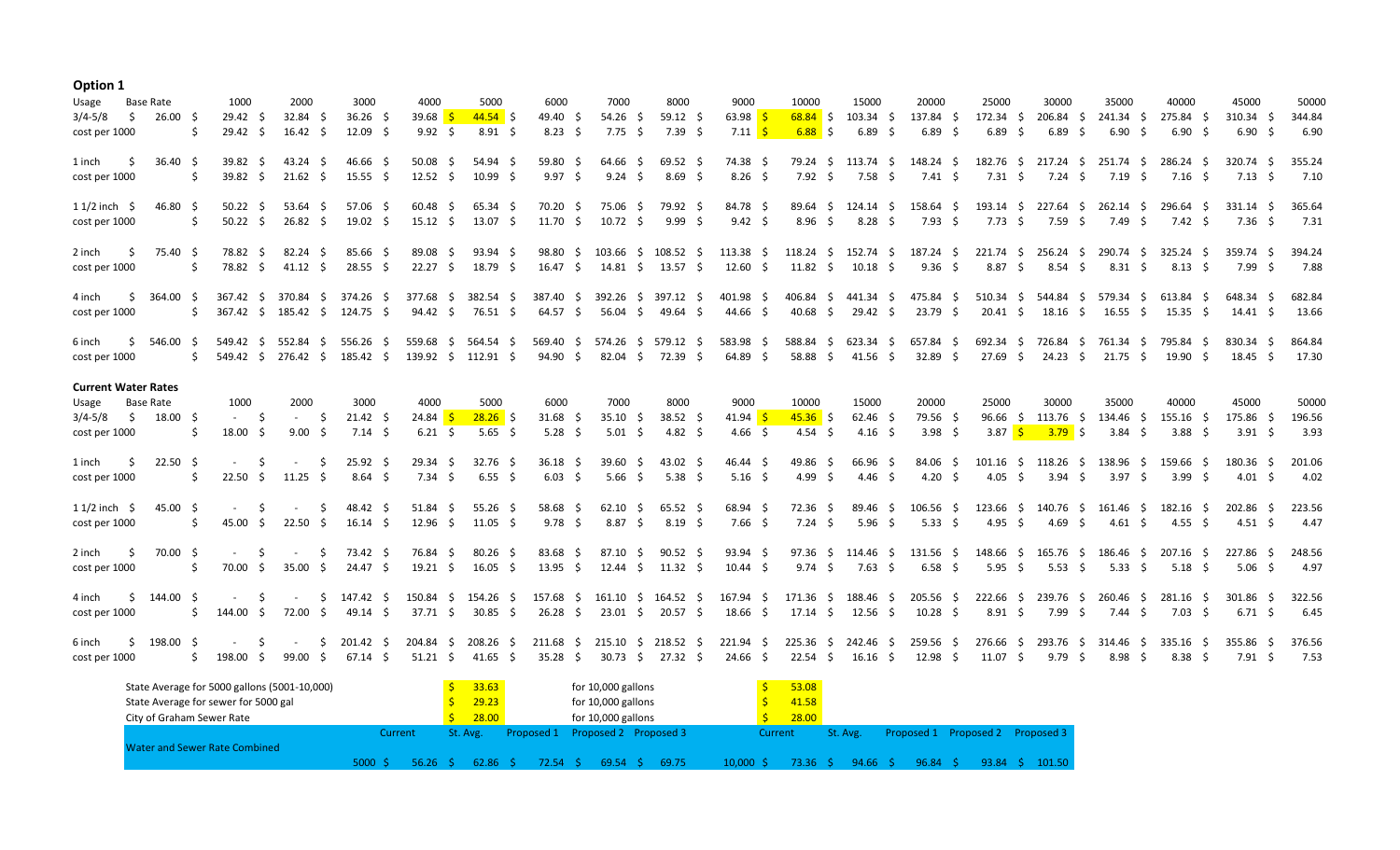## **Option 2**

| Usage              | Base Rate       |    | 1000             |        | 2000             | 3000             | 4000                |     | 5000             |     | 6000            |     | 7000                | 8000            |     | 9000                                 |     | 10000           |     | 15000            |    | 20000                         | 25000             |     | 30000           |     | 35000             |     | 40000           | 45000            | 50000  |
|--------------------|-----------------|----|------------------|--------|------------------|------------------|---------------------|-----|------------------|-----|-----------------|-----|---------------------|-----------------|-----|--------------------------------------|-----|-----------------|-----|------------------|----|-------------------------------|-------------------|-----|-----------------|-----|-------------------|-----|-----------------|------------------|--------|
| 3/4-5/8            | $23.00 \quad $$ |    | $26.42 \quad$ \$ |        | 29.84 \$         | $33.26$ \$       | 36.68 $\frac{1}{5}$ |     | $41.54$ \$       |     | 46.40 \$        |     | $51.26 \quad $$     | $56.12 \quad $$ |     | $60.98$ $\frac{\text{}}{\text{}}$    |     | $65.84$ \$      |     | $100.34 \quad $$ |    | 134.84 \$                     | $169.34 \quad$ \$ |     | 203.84          |     | 238.34            |     | 272.84 \$       | $307.34 \quad $$ | 341.84 |
| cost per 1000      |                 |    | $26.42 \quad$    |        | $14.92 \quad$ \$ | $11.09 \quad$ \$ | $9.17 \pm$          |     | $8.31 \quad $5$  |     | $7.73 \quad$ \$ |     | 7.32 \$             | $7.02 \quad $$  |     | 6.78 $\frac{\mathsf{S}}{\mathsf{S}}$ |     | $6.58$ \$       |     | $6.69 \div$      |    | $6.74 \quad$ \$               | $6.77 \quad$ \$   |     | 6.79            | 5   | 6.81              |     | $6.82 \quad$ \$ | 6.83<br>- 5      | 6.84   |
| 1 inch             | 32.20           |    | 35.62            |        | 39.04            | 42.46 \$         | 45.88               |     | 50.74            | - S | 55.60           |     | 60.46               | $65.32 \quad $$ |     | 70.18 \$                             |     | 75.04           | -Ŝ  | 109.54           | -S | 144.04<br>- S                 | 178.54 \$         |     | 213.04          | -S  | 247.54            |     | 282.04          | 316.54           | 351.04 |
| cost per 1000      |                 |    | 35.62<br>-S      |        | 19.52            | $14.15 \quad$ \$ | 11.47               | - 5 | $10.15 \quad$ \$ |     | $9.27 \pm$      |     | 8.64                | 8.17            | - S | 7.80 \$                              |     | 7.50            | -S  | $7.30 \quad$ \$  |    | $7.20 \pm 5$                  | $7.14 \quad$ \$   |     | $7.10 \pm$      |     | 7.07              |     | $7.05 \quad S$  | $7.03 \quad S$   | 7.02   |
| $11/2$ inch $\sim$ | 41.40 S         |    | 44.82 \$         |        | 48.24            | $57.06$ \$       | $55.08 \quad $$     |     | 59.94 \$         |     | $64.80 \div$    |     | $69.66$ \$          | 74.52 \$        |     | 79.38 \$                             |     | 84.24           | S.  | 118.74 \$        |    | 153.24 \$                     | 187.74 \$         |     | 222.24          | - S | 256.74            | - 5 | 291.24 \$       | 325.74 \$        | 360.24 |
| cost per 1000      |                 | S. | 44.82 \$         |        | 24.12 \$         | $19.02 \quad$ \$ | 13.77 \$            |     | 11.99 \$         |     | $10.80 \div$    |     | $9.95 \; \; \; \$$  | $9.32 \div$     |     | 8.82 \$                              |     | $8.42 \quad$ \$ |     | 7.92 \$          |    | 7.66 \$                       | 7.51 \$           |     | 7.41 \$         |     | 7.34 \$           |     | 7.28 S          | 7.24 S           | 7.20   |
| 2 inch             | 66.70 \$        |    | 70.12 S          |        | 73.54<br>- 5     | 76.96 \$         | $80.38 \quad $$     |     | 85.24 \$         |     | $90.10 \pm$     |     | 94.96 \$            | 99.82 \$        |     | 104.68 \$                            |     |                 |     |                  |    | 109.54 \$ 144.04 \$ 178.54 \$ | 213.04 \$         |     | 247.54          | - S | 282.04            | - S | 316.54 S        | 351.04<br>- S    | 385.54 |
| cost per 1000      |                 |    | 70.12 \$         |        | 36.77            | $25.65$ \$       | $20.10 \quad$ \$    |     | 17.05 \$         |     | 15.02           | -5  | $13.57 \quad$ \$    | 12.48 \$        |     | $11.63 \quad $$                      |     | 10.95           | - Ś | $9.60 \quad $$   |    | $8.93 \quad $5$               | $8.52 \quad S$    |     | $8.25 \quad$ \$ |     | 8.06 <sup>5</sup> |     | 7.91 S          | 7.80 \$          | 7.71   |
| 4 inch             | 322.00          |    | 325.42 S         |        | 328.84 S         | 332.26 \$        | 335.68 \$           |     | 340.54 \$        |     | 345.40 \$       |     | 350.26 \$ 355.12 \$ |                 |     | 359.98 \$                            |     | 364.84 \$       |     | 399.34 \$        |    | 433.84 \$                     | 468.34 \$         |     | 502.84          | -S. | 537.34            | - 5 | 571.84 \$       | 606.34 \$        | 640.84 |
| cost per 1000      |                 |    | 325.42 \$        |        | 164.42 \$        | 110.75 \$        | $83.92 \quad $$     |     | 68.11 \$         |     | 57.57           | -S. | 50.04 \$            | 44.39 \$        |     | 40.00 \$                             |     | 36.48           | -S  | 26.62 \$         |    | $21.69 \quad$ \$              | 18.73 \$          |     | 16.76 \$        |     | 15.35             | - 5 | 14.30           | 13.47<br>- S     | 12.82  |
| 6 inch             | 483.00          |    | 486.42           | 489.84 |                  | 493.26           | 496.68              |     | 501.54           |     | 506.40          |     | 511.26              | 516.12          | -5  | 520.98                               | -S. | 525.84          | -S. | $560.34 \quad $$ |    | 594.84                        | 629.34            | - 5 | 663.84          |     | 698.34            |     | 732.84          | 767.34<br>- S    | 801.84 |
| cost per 1000      |                 |    | 486.42 S         |        | 244.92 S         | 164.42 S         | 124.17              | - 5 | $100.31 \quad $$ |     | 84.40 \$        |     | 73.04 \$            | 64.52 \$        |     | 57.89 \$                             |     | 52.58           | - 5 | 37.36 \$         |    | 29.74 \$                      | 25.17 \$          |     | 22.13           |     | 19.95             |     | $18.32 \quad S$ | $17.05 \quad$ \$ | 16.04  |

**Option 3**

| Usage              | Base Rate          | 1000             |     | 2000               | 3000             | 4000                              |     | 5000             | 6000                          | 7000             |    | 8000               |     | 9000                  | 10000            |    | 15000               | 20000            | 25000            | 30000               |     | 35000               | 40000                         | 45000             | 50000  |
|--------------------|--------------------|------------------|-----|--------------------|------------------|-----------------------------------|-----|------------------|-------------------------------|------------------|----|--------------------|-----|-----------------------|------------------|----|---------------------|------------------|------------------|---------------------|-----|---------------------|-------------------------------|-------------------|--------|
| 3/4-5/8            | $10.00 \quad $$    | $16.35 \quad$ \$ |     | 22.70 <sub>5</sub> | $29.05$ \$       | 35.40 $\frac{\text{S}}{\text{S}}$ |     | $41.75$ \$       | 48.10 \$                      | $54.45 \quad$ \$ |    | $60.80\frac{1}{5}$ |     | 67.15 <mark>\$</mark> | $73.50\pm$ \$    |    | $105.25$ \$         | 137.00 \$        | $168.75$ \$      | $200.50\frac{1}{2}$ |     | 232.25 \$           | 264.00 \$                     | $295.75$ \$       | 327.50 |
| cost per 1000      |                    | 16.35            |     | $11.35 \quad$ \$   | $9.68 \quad$ \$  | $8.85 \quad$ \$                   |     | $8.35 \quad$ \$  | $8.02 \quad$ \$               | 7.78 \$          |    | 7.60 \$            |     | $7.46 \pm 5$          | 7.35 \$          |    | $7.02 \quad$ \$     | $6.85 \quad$ \$  | $6.75 \quad$ \$  | $6.68 \quad$ \$     |     | $6.64 \quad $$      | $6.60 \quad $$                | 6.57 <b>\$</b>    | 6.55   |
|                    |                    |                  |     |                    |                  |                                   |     |                  |                               |                  |    |                    |     |                       |                  |    |                     |                  |                  |                     |     |                     |                               |                   |        |
| 1 inch             | 14.00              | 20.35            | - S | 26.70              | $33.05$ \$       | $39.40 \quad $$                   |     | 45.75 \$         | $52.10 \pm 5$                 | 58.45            | -S | 64.80 \$           |     | 71.15 \$              | 77.50            | S. | $109.25 \quad $$    | 141.00 \$        | 172.75 \$        | 204.50              | - S | 236.25              | 268.00 \$                     | 299.75 \$         | 331.50 |
| cost per 1000      |                    | 20.35            |     | 13.35              | $11.02 \quad$ \$ | $9.85 \quad$ \$                   |     | $9.15 \quad$ \$  | $8.68 \quad$ \$               | $8.35 \quad$ \$  |    | $8.10 \quad$ \$    |     | $7.91 \pm$            | $7.75 \quad$ \$  |    | 7.28 \$             | $7.05 \quad$ \$  | $6.91 \quad $5$  | $6.82 \quad$ \$     |     | $6.75 \quad$ \$     | 6.70 <sup>5</sup>             | 6.66 <sup>5</sup> | 6.63   |
|                    |                    |                  |     |                    |                  |                                   |     |                  |                               |                  |    |                    |     |                       |                  |    |                     |                  |                  |                     |     |                     |                               |                   |        |
| $11/2$ inch $\sim$ | 18.00              | 24.35            |     | 30.70              | $37.05$ \$       | 43.40                             | - S | 49.75 \$         | $56.10 \pm$                   | 62.45            | -5 | 68.80              | - S | $75.15 \quad$ \$      | 81.50            | -S | $113.25 \quad$ \$   | 145.00           | 176.75           | 208.50              | -S. | 240.25              | 272.00 \$                     | 303.75            | 335.50 |
| cost per 1000      |                    | $24.35 \quad$ \$ |     | 15.35<br>-S        | $12.35 \quad$ \$ | $10.85 \quad$ \$                  |     | $9.95 \quad $$   | $9.35 \quad$ \$               | $8.92 \quad $$   |    | $8.60\frac{1}{5}$  |     | $8.35 \quad$ \$       | $8.15 \quad $$   |    | $7.55 \quad$ \$     | $7.25 \quad$ \$  | $7.07 \pm$       | 6.95                | - S | $6.86\quad$ \$      | $6.80 \quad $$                | 6.75 S            | 6.71   |
|                    |                    |                  |     |                    |                  |                                   |     |                  |                               |                  |    |                    |     |                       |                  |    |                     |                  |                  |                     |     |                     |                               |                   |        |
| 2 inch             | 29.00 <sub>5</sub> | $35.35 \quad$ \$ |     | 41.70 \$           | $48.05 \quad$ \$ | 54.40 \$                          |     | 60.75 \$         | 67.10 \$                      | 73.45 \$         |    | 79.80 \$           |     | $86.15 \quad $$       | 92.50 \$         |    | 124.25 \$           | 156.00 \$        | 187.75 \$        |                     |     | 219.50 \$ 251.25 \$ | 283.00 \$                     | 314.75 \$         | 346.50 |
| cost per 1000      |                    | $35.35 \quad$ \$ |     | 20.85 \$           | $16.02 \quad$ \$ | $13.60 \quad $$                   |     | $12.15 \quad$ \$ | $11.18 \pm$                   | 10.49 \$         |    | 9.98 \$            |     | $9.57 \quad$ \$       | 9.25 \$          |    | $8.28\frac{2}{3}$   | 7.80 \$          | 7.51 \$          | 7.32 \$             |     | 7.18 \$             | 7.08 S                        | 6.99 \$           | 6.93   |
|                    |                    |                  |     |                    |                  |                                   |     |                  |                               |                  |    |                    |     |                       |                  |    |                     |                  |                  |                     |     |                     |                               |                   |        |
| 4 inch             | 140.00 \$          | 146.35 \$        |     | 152.70 \$          | 159.05 \$        | 165.40 \$ 171.75 \$               |     |                  | 178.10 \$ 184.45 \$ 190.80 \$ |                  |    |                    |     | 197.15 \$             |                  |    | 203.50 \$ 235.25 \$ | 267.00 \$        | 298.75 \$        |                     |     |                     | 330.50 \$ 362.25 \$ 394.00 \$ | 425.75 \$         | 457.50 |
| cost per 1000      |                    | 146.35 \$        |     | 76.35 \$           | $53.02 \quad$ \$ | 41.35 \$                          |     | 34.35 \$         | 29.68 \$                      | $26.35 \quad $$  |    | 23.85 \$           |     | 21.91 \$              | $20.35 \quad $$  |    | 15.68 \$            | $13.35 \quad$ \$ | $11.95 \quad$ \$ | $11.02 \quad$ \$    |     | $10.35 \quad$ \$    | $9.85 \quad S$                | 9.46 S            | 9.15   |
|                    |                    |                  |     |                    |                  |                                   |     |                  |                               |                  |    |                    |     |                       |                  |    |                     |                  |                  |                     |     |                     |                               |                   |        |
| 6 inch             | 210.00 S           | 216.35 S         |     | 222.70             | 229.05 S         | 235.40 \$ 241.75 \$               |     |                  | 248.10 \$ 254.45 \$           |                  |    | 260.80 \$          |     | 267.15 \$             |                  |    | 273.50 \$ 305.25 \$ | 337.00 \$        | 368.75 \$        | 400.50 \$           |     | 432.25 S            | 464.00 \$                     | 495.75 S          | 527.50 |
| cost per 1000      |                    | 216.35 S         |     | 111.35             | 76.35 \$         | $58.85 \quad$ \$                  |     | 48.35            | 41.35 \$                      | 36.35            |    | 32.60              | - S | $29.68 \quad$ \$      | $27.35 \quad$ \$ |    | 20.35 S             | $16.85 \quad$ \$ | $14.75 \quad S$  | 13.35               | - S | 12.35               | 11.60 S                       | 11.02             | 10.55  |